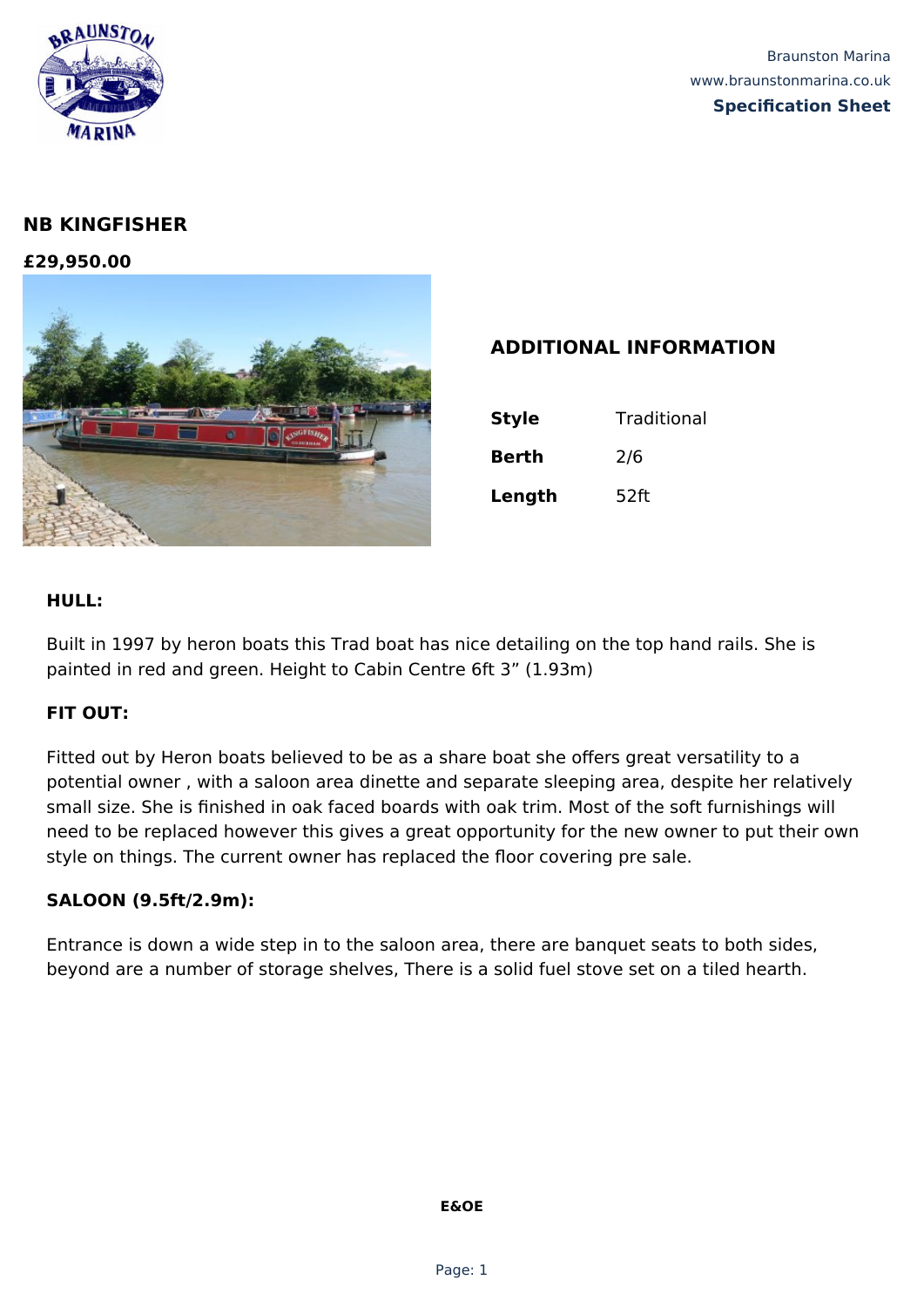

Braunston Marina www.braunstonmarina.co.uk **Specification Sheet**

#### **GALLEY (7ft/2.1m):**

Beyond the saloon is an L shape galley with dresser style unit opposite, housing the fridge and providing extra work space along with storage shelves. The L shaped part of the galley has a white 1 1/2 bowl sink and a 4 ring hob with sperate vanette oven, they are set in a pale grey specked work top while a number of bespoke cupboards are underneath. The galley is separated from the Pullman dinette by an open shelving unit, opposite which are the side doors.

#### **DINETTE (6ft 2"/1.88m):**

This Pullman style raised dinette converts to an occasional bed.

### **BATHROOM (4ft 5"/1.4m):**

Set to the side is the bathroom comprising of a small bath with shower over, a vanity unit with sink and a cassette toilet.

#### **BEDROOM (6ft 6"/2.2m):**

Houses a fixed double bed with storage cupboards over the length of the bed at the foot of the bed is a small wardrobe.

#### **ENGINE ROOM & ELECTRICS :**

Lister Petter LSWR3 (27hp) with a reported running hours of 7500, it has a PRM delta gearbox new in 2018. It has 1 starter and 3 domestic batteries, there is an inverter but it is report to be non working.

Heating is via a S/F stove and a diesel heater with radiators. ( It is reported that the diesel heater has been fitted but not commissioned therefore it is assumed to be not working, this is reflected in the price)

#### **OTHER EQUIPMENT:**

Fenders, 2 x13 kg gas bottles, Anchor, water hose with reel, Stove Fan, Solar panels.

**E&OE**